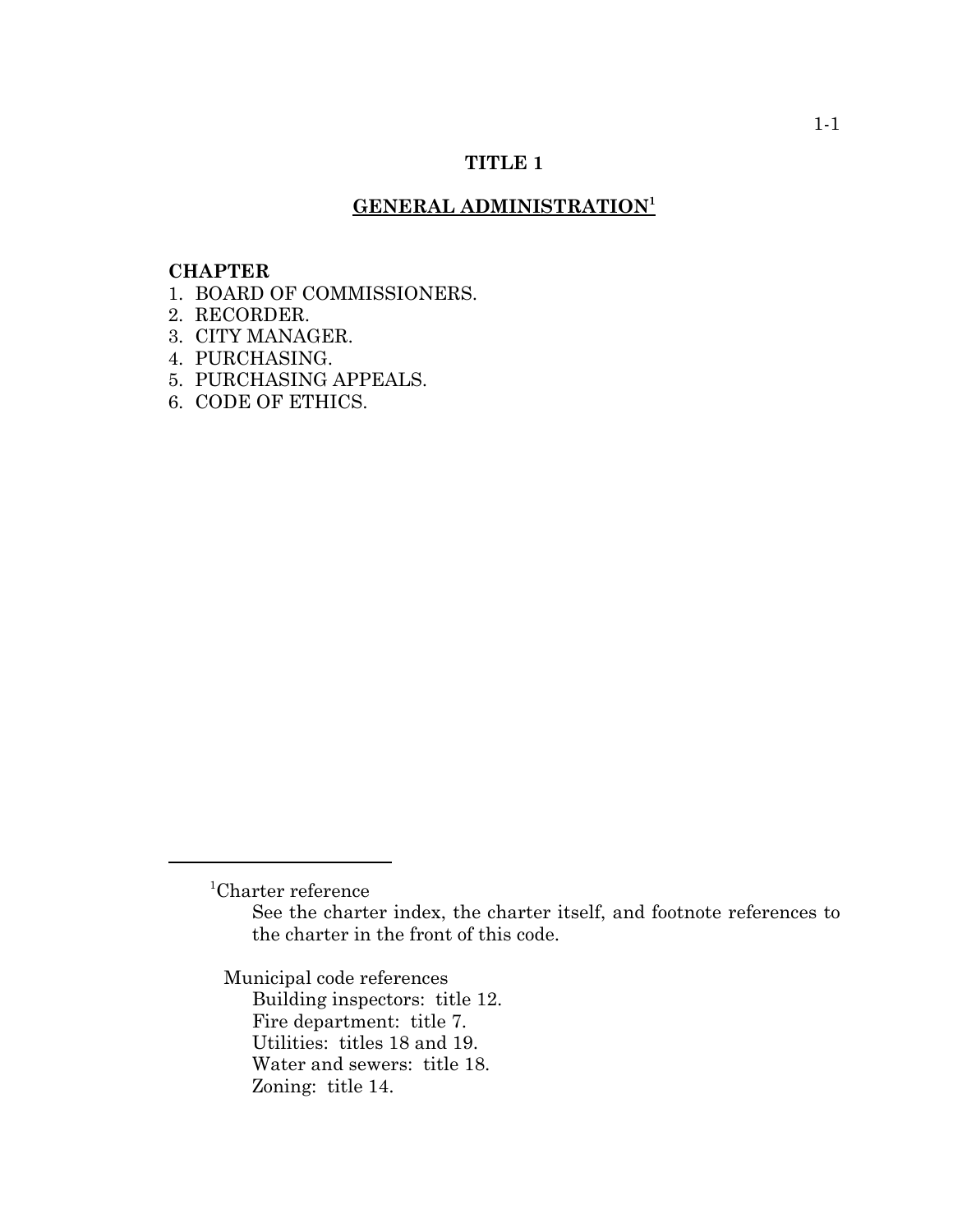#### **BOARD OF COMMISSIONERS**<sup>1</sup>

#### **SECTION**

- 1-101. Time and place of regular meetings.
- 1-102. Order of business.
- 1-103. General rules of order.
- 1-104. Ordinance procedure.
- 1-105. Municipal election date.

**1-101. Time and place of regular meetings.** The board of commissioners shall hold regular monthly meetings at 6:30 P.M. on the second and fourth Thursday of each month at the city offices at 105 S. Main Street. (2000 Code, § 1-101)

**1-102. Order of business.** At each meeting of the board of commissioners, the following regular order of business shall be observed unless dispensed with by a majority vote of the members present:

- (1) Call to order by the mayor.
- (2) Roll call by the recorder.

(3) Reading of minutes of the previous meeting by the recorder and approval or correction.

# <sup>1</sup> Charter reference

Appointment and removal of city judge: § 6-21-501.

Appointment and removal of city manager: § 6-21-101.

Compensation of city attorney: § 6-21-202.

Creation and combination of departments: § 6-21-302.

Subordinate officers and employees: § 6-21-102.

Taxation

Power to levy taxes: § 6-22-108.

Change tax due dates: § 6-22-113.

Power to sue to collect taxes: § 6-22-115.

Removal of mayor and commissioners: § 6-20-220.

For detailed provisions of the charter related to the election, and to general and specific powers and duties of, the board of commissioners, see Tennessee Code Annotated, title 6, chapter 20. (There is an index at the beginning of chapter 20 which provides a detailed breakdown of the provisions in the charter.) In addition, see the following provisions in the charter that outline some of the powers and duties of the board of commissioners: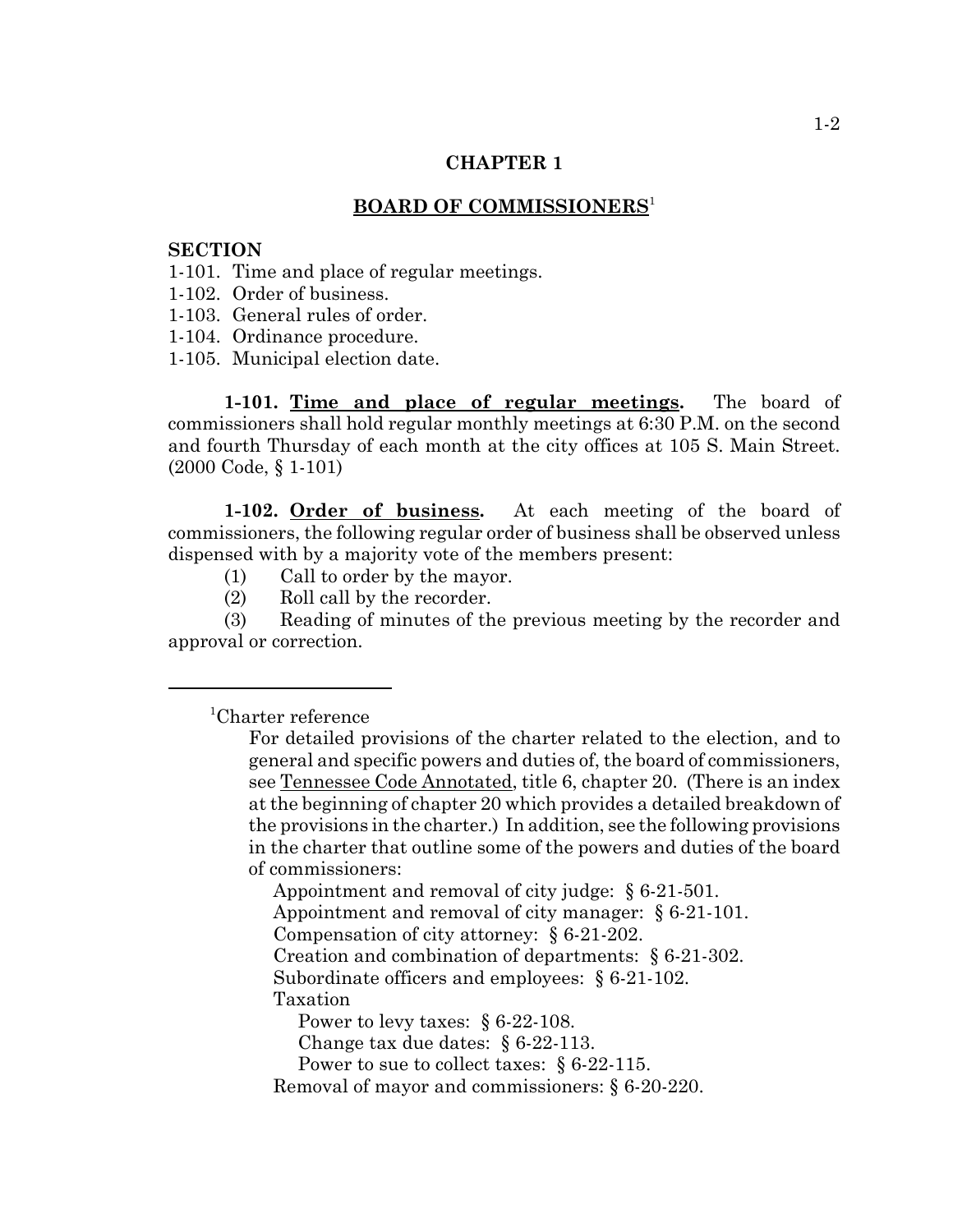- (4) Comments from citizens.
- (5) Communications from the city manager and city staff.

(6) Reports and comments from committees, members of the board of commissioners, and other officers.

- (7) Consent agenda items.
- (8) Old business.
- (9) New business

(10) Adjournment. (Ord. #06-689, Dec. 2006, as amended by Ord. #07-692, Jan. 2007, and Ord. #22-1023, Jan. 2022 *Ch5\_02-10-22*)

**1-103. General rules of order.** The rules of order and parliamentary procedure contained in Robert's Rules of Order, Newly Revised, shall govern the transaction of business by and before the board of commissioners at its meetings in all cases to which they are applicable and in which they are not inconsistent with provisions of the charter or this code. (2000 Code,  $\S$  1-103)

**1-104. Ordinance procedure.** Readings of ordinances as required by the charter, § 6-20-215 may consist of a reading of only the caption of such ordinance, instead of the entire ordinance, on both readings. Copies of such ordinances, if only the caption is read, shall be available during regular business hours at the office of the city recorder and during sessions in which the ordinance has its second reading. (2000 Code, § 1-104)

**1-105. Municipal election date**. The date of regular municipal elections shall be the date of the regular November election.<sup>1</sup> (Ord. #06-687, Nov. 2006)

<sup>1</sup> State law reference Tennessee Code Annotated, § 2-1-104(a)(25).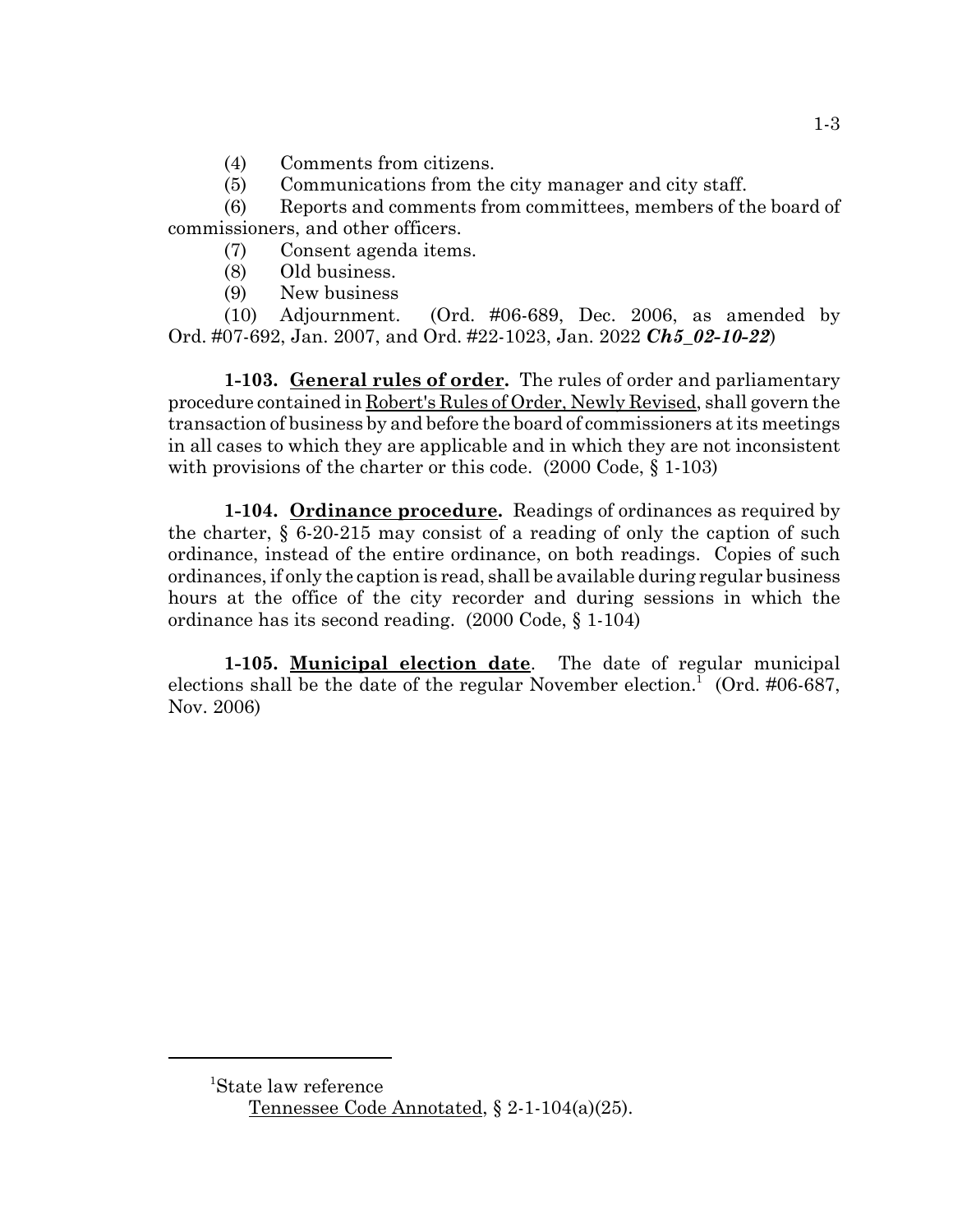# **RECORDER**<sup>1</sup>

# **SECTION**

1-201. To perform general administrative duties. 1-202. To be bonded.

**1-201. To perform general administrative duties.** The recorder shall perform all administrative duties for the board of commissioners for the city which are not expressly assigned by the charter, this code, or the board of commissioners to another corporate officer. (2000 Code, § 1-201)

**1-202. To be bonded.** Pursuant to Tennessee Code Annotated, § 6-21-104, the recorder shall, before entering upon his duties, execute a fidelity bond in the sum of two hundred thousand dollars (\$200,000.00) with a surety company authorized to do business in the State of Tennessee as surety.

The cost of this bond shall be paid by the City of Goodlettsville. (2000 Code, § 1-202)

<sup>1</sup> Charter references

For charter provisions outlining the duties and powers of the recorder, see Tennessee Code Annotated, title 6, chapter 21, part 4, and title 6, chapter 22. Where the recorder also serves as the treasurer, see Tennessee Code Annotated, title 6, chapter 22, particularly § 6-22-119.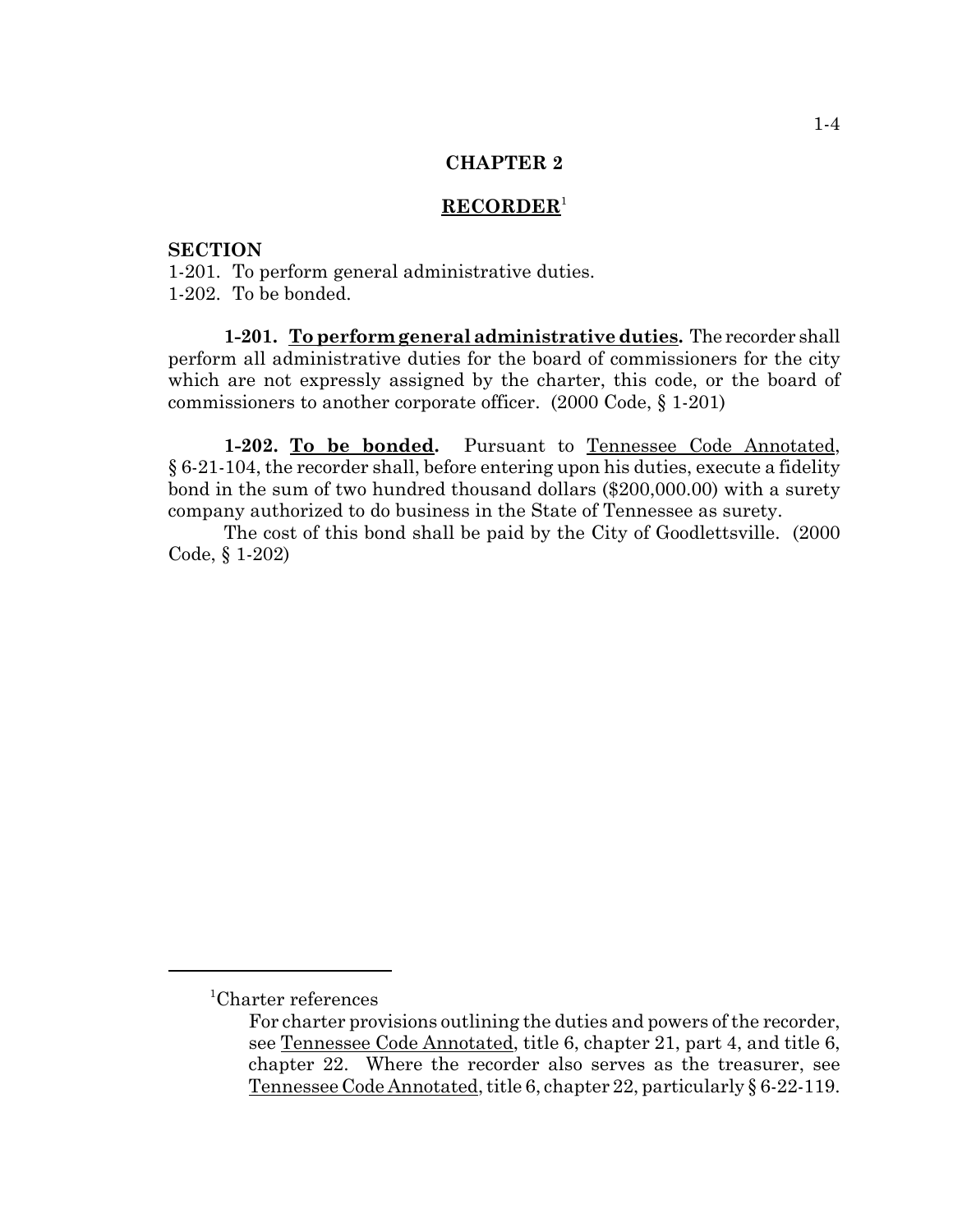### **CITY MANAGER**<sup>1</sup>

### **SECTION**

1-301. To be bonded.

**1-301. To be bonded.** Pursuant to Tennessee Code Annotated, § 6-21-104, the city manager shall, before entering upon the duties of his office, execute a fidelity bond in the sum of two hundred thousand dollars (\$200,000.00) with a surety company authorized to do business in the State of Tennessee as surety.

The cost of this bond shall be paid by the City of Goodlettsville. (2000 Code, § 1-301)

School administration: § 6-21-801.

<sup>1</sup> Charter reference

For charter provisions outlining the appointment and removal of the city manager, see Tennessee Code Annotated, title 6, chapter 21, part 1, particularly § 6-21-101.

For specific charter provisions related to the duties and powers of the city manager, see the sections indicated:

Administrative head of city: § 6-21-107.

Appointment and removal of officers and employees: §§ 6-21-102, 6-21-108, 6-21-401, 6-21-601, 6-21-701 and 6-21-704, 6-22-101.

General and specific administrative powers: § 6-21-108.

Supervision of departments: § 6-21-303.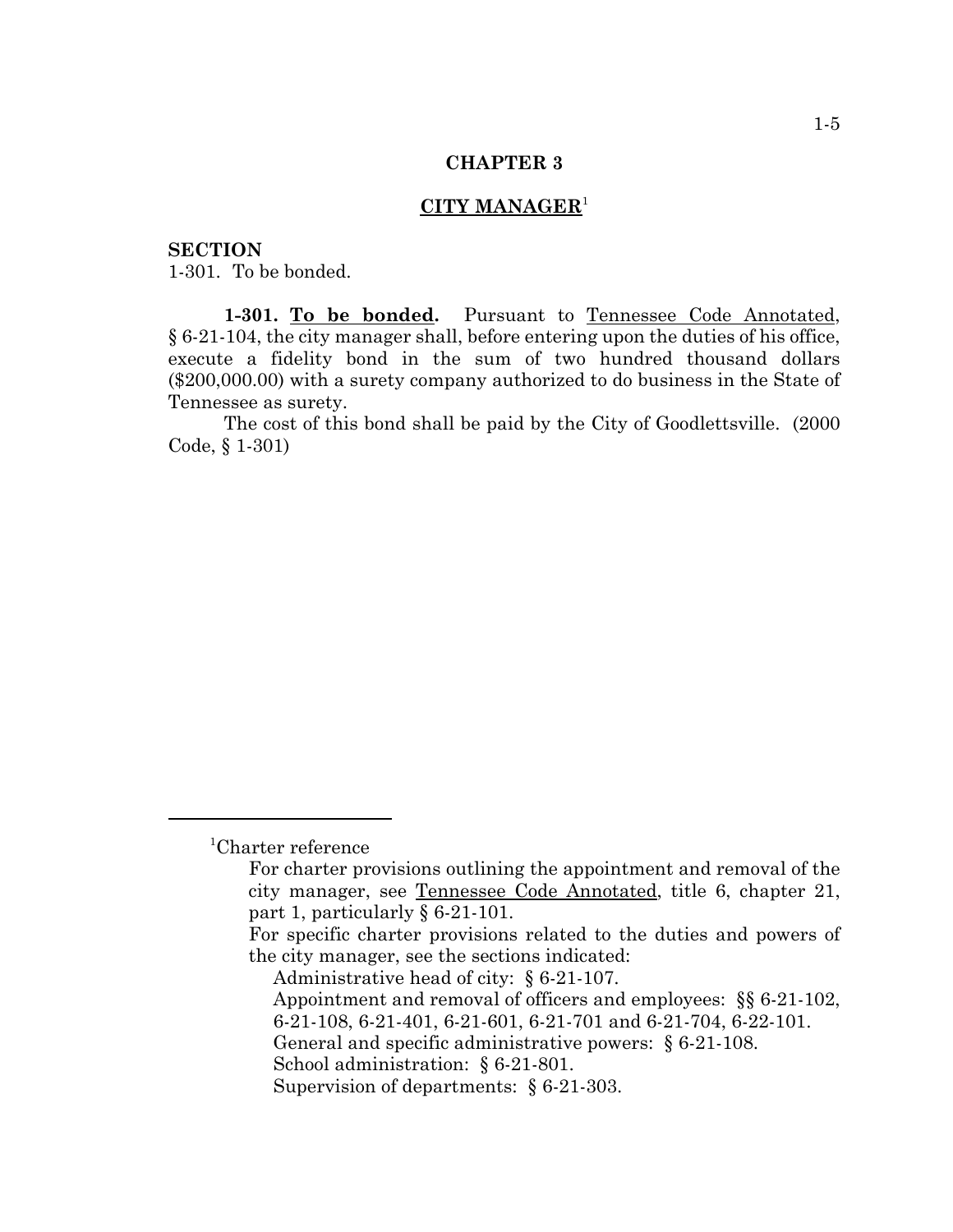### **PURCHASING**

# **SECTION**

1-401. Purchasing Procedures Manual.

1-402. Minimum amount of purchase for which sealed bids must be taken.

**1-401. Purchasing Procedures Manual.** Purchasing by the City of Goodlettsville shall be governed by the Purchasing Procedures Manual of the City of Goodlettsville, originally effective December 1, 1990, as amended, a copy of which is on file with the city recorder's office. (2000 Code, § 1-401)

**1-402. Minium amount of purchase for which sealed bids must be taken**. The city manager shall obtain formal sealed bids in all transactions involving the expenditure of an amount which is ten thousand dollars (\$10,000.00) or more. Purchases costing less than ten thousand dollars (\$10,000.00) are exempt from competitive bidding procedures provided that this exemption shall not apply to purchases of like items which individually cost less than ten thousand dollars (\$10,000.00), but which are customarily purchased in lots of two (2) or more, if the total purchase price of such items would exceed ten thousand dollars (\$10,000.00) during any fiscal year. (Ord. #06-686, Sept. 2006)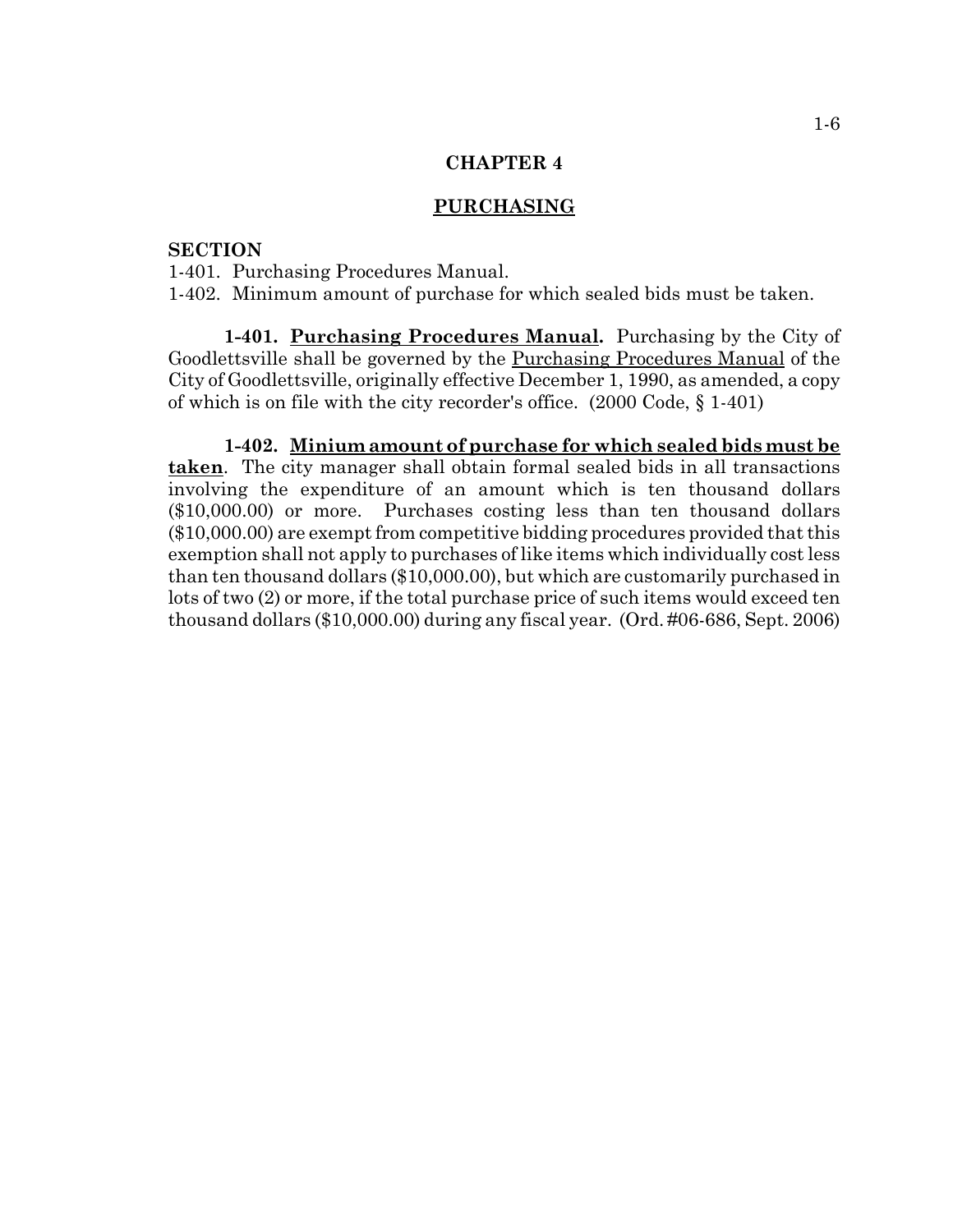### **PURCHASING APPEALS**

#### **SECTION**

1-501. Right to protest.

1-502. Purchasing appeals--rules of procedure.

1-503. City commission--issuance of decisions.

1-504. City commission--jurisdiction.

1-505. Protest of solicitations or awards.

**1-501. Right to protest**. (1) Any actual or prospective bidder, offeror or contractor who is aggrieved in connection with the solicitation or award of a contract may protest to the city manager. The protest shall be submitted in writing within ten (10) calendar days after such aggrieved person knows or should have known of the facts giving rise thereto.

(2) Authority to resolve protests. The city manager shall have the authority to settle and resolve a protest of an actual or prospective aggrieved bidder, offeror or contractor concerning the solicitation or award of a contract.

(3) Decision. If the protest is not resolved by mutual agreement, the city manager shall promptly issue a decision in writing. The decision shall:

(a) State the reason for the action taken; and

(b) Inform the protestant of its right to administrative review as provided in this chapter.

(4) Notice of decision. A copy of the decision under subsection (3) of this section shall be mailed or otherwise furnished immediately to the protestant and any other interested party.

(5) Finality. A decision under subsection (3) of this section shall be final and conclusive, unless any person adversely affected by the decision appeals administratively to the board of commissioners.

(6) Stay of procurements during protests. In the event of a timely protest under subsection (1) of this section, the city shall not proceed further with the solicitation of or with the award of the contract until the city manager, after consultation with the head of the using agency, makes a written determination that the award of the contract without delay is necessary to protect substantial interests of the municipal government. (Ord. #09-730, Sept. 2009)

**1-502. Purchasing appeals--rules of procedure**. The board of commissioners shall adopt rules of procedure of which, to the fullest extent possible, will provide for the expeditious resolution of purchasing controversies. (Ord. #09-730, Sept. 2009)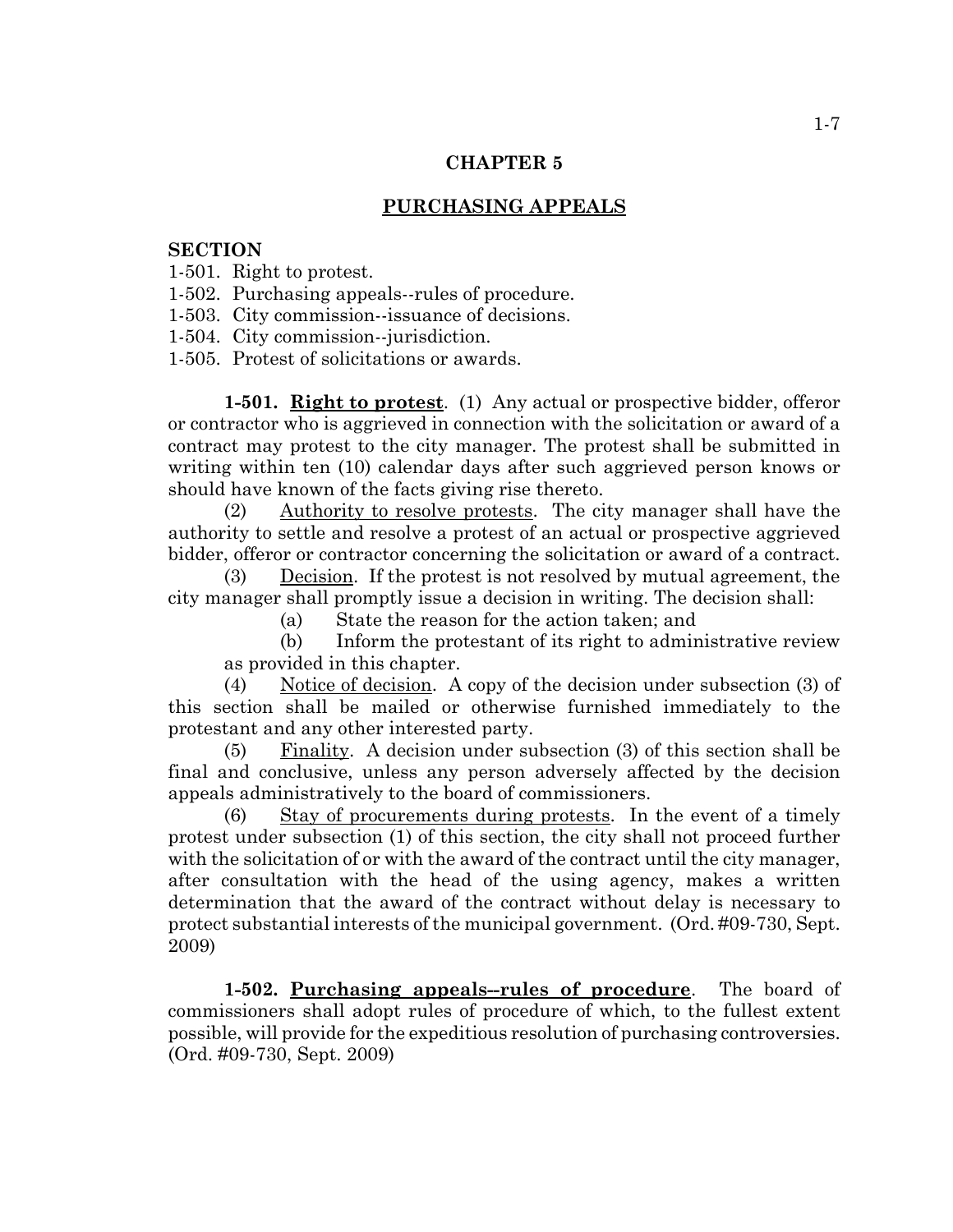**1-503. City commission--issuance of decisions**. Acting by one (1) or more of its members, the board of commissioners shall issue a decision in writing or take other appropriate action on each appeal submitted. A copy of any decision shall be provided to all parties and the city manager. (Ord. #09-730, Sept. 2009)

**1-504. City commission--jurisdiction**. The board of commissioners shall have jurisdiction to review and determine de novo any appeal by an aggrieved party from a determination by the city manager or a designee which is authorized by this chapter. (Ord. #09-730, Sept. 2009)

**1-505. Protest of solicitations or awards**. (1) Time limitations on filing a protest or an appeal. For an appeal under  $\S$  1-501(5), the aggrieved person shall file an appeal within seven (7) calendar days of receipt of a decision under § 1-501(3).

(2) Decision. On any appeal under this section, the board of commissioners shall promptly decide whether the solicitation or award was in accordance with the Constitution, statutes, this chapter, regulations, and the terms and conditions of the solicitation. (Ord. #09-730, Sept. 2009)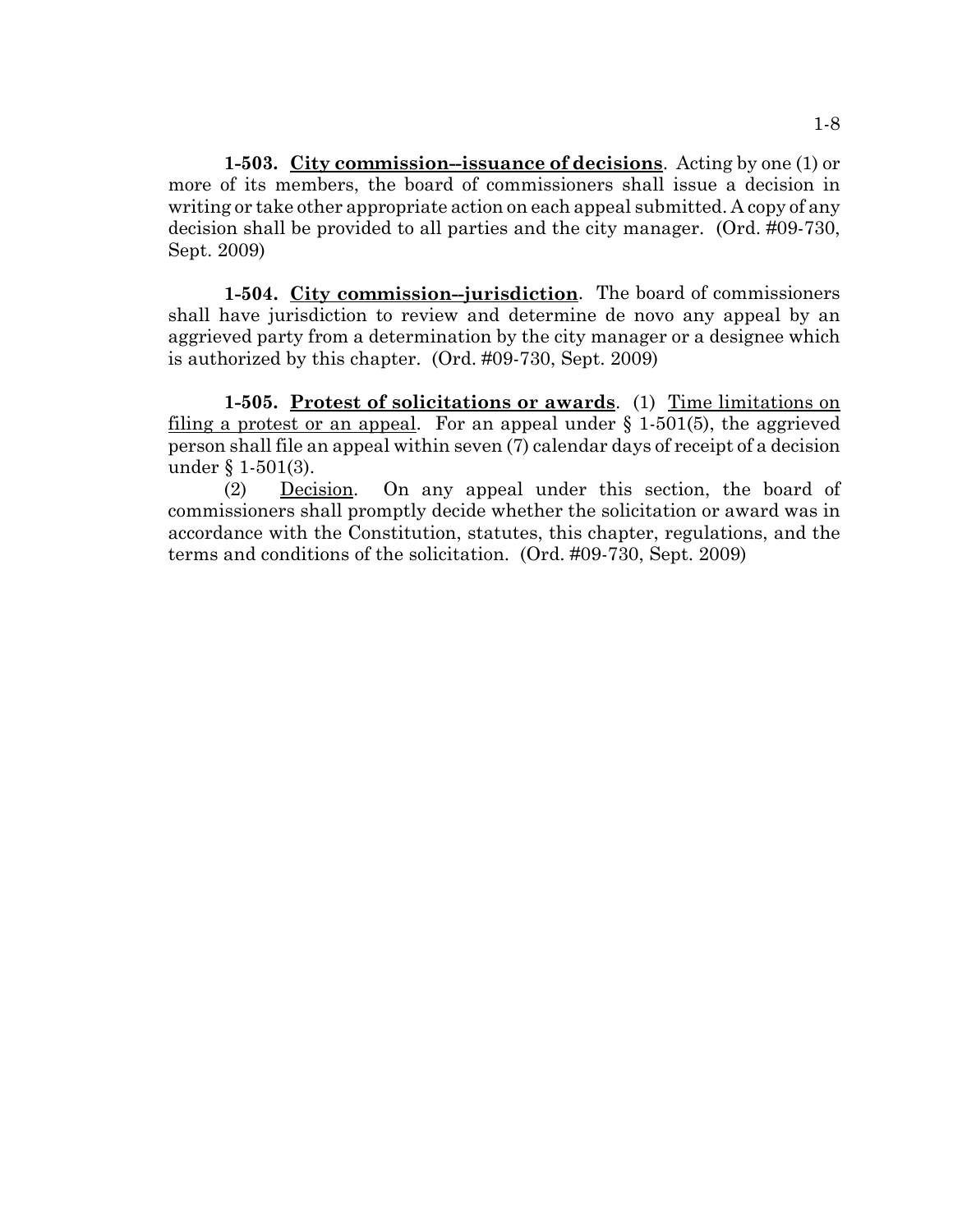# **CODE OF ETHICS<sup>1</sup>**

#### **SECTION**

1-601. Applicability.

- 1-602. Definition of "personal interest."
- 1-603. Disclosure of personal interest by official with vote.
- 1-604. Disclosure of personal interest in non-voting matters.
- 1-605. Acceptance of gratuities, etc.
- 1-606. Use of information.
- 1-607. Use of municipal time, facilities, etc.
- 1-608. Use of position or authority.
- 1-609. Outside employment.
- 1-610. Ethics complaints.
- 1-611. Violations.

 <sup>1</sup> State statutes dictate many of the ethics provisions that apply to municipal officials and employees. For provisions relative to the following, see the Tennessee Code Annotated (T.C.A.) sections indicated:

Campaign finance - Tennessee Code Annotated, title 2, chapter 10.

Conflict of interests - Tennessee Code Annotated, §§ 6-54-107, 108; 12-4-101, 102.

Conflict of interests disclosure statements - Tennessee Code Annotated, § 8-50-501 and the following sections.

Consulting fee prohibition for elected municipal officials - Tennessee Code Annotated, §§ 2-10-122, 124.

Crimes involving public officials (bribery, soliciting unlawful compensation, buying and selling in regard to office) - Tennessee Code Annotated, § 39-16-101 and the following sections.

Crimes of official misconduct, official oppression, misuse of official information - Tennessee Code Annotated, § 39-16-401 and the following sections.

Ouster law - Tennessee Code Annotated, § 8-47-101 and the following sections.

A brief synopsis of each of these laws appears in the appendix of the municipal code.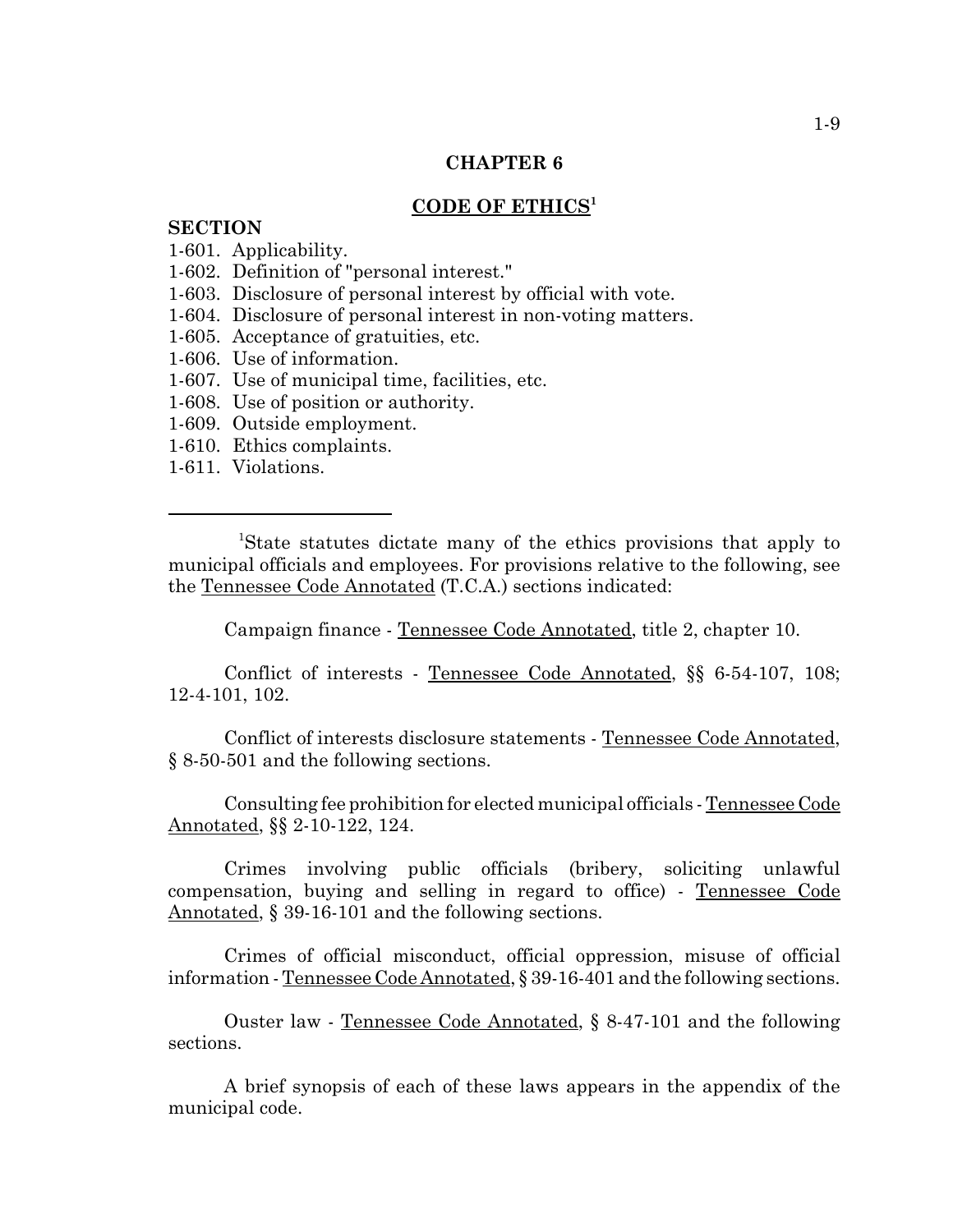**1-601. Applicability**. This chapter is the code of ethics for personnel of the City of Goodlettsville. It applies to all full-time and part-time elected or appointed officials and employees, whether compensated or not, including those of any separate board, commission, committee, authority, corporation, or other instrumentality appointed or created by the municipality. The words "municipal" and "municipality" include these separate entities. (Ord. #07-694, March 2007)

**1-602. Definition of "personal interest**.**"** (1) For purposes of §§ 1-603 and 1-604,"personal interest" means:

(a) Any financial, ownership, or employment interest in the subject of a vote by a municipal board not otherwise regulated by state statutes on conflicts of interests; or

(b) Any financial, ownership, or employment interest in a matter to be regulated or supervised; or

(c) Any such financial, ownership, or employment interest of the official's or employee's spouse, parent(s), step parent(s), grandparent(s), sibling(s), child(ren), or step child(ren).

(2) The words "employment interest" includes a situation in which an official or employee or a designated family member is negotiating possible employment with a person or organization that is the subject of the vote or that is to be regulated or supervised.

(3) In any situation in which a personal interest is also a conflict of interest under state law, the provisions of the state law take precedence over the provisions of this chapter. (Ord. #07-694, March 2007)

**1-603. Disclosure of personal interest by official with vote**. An official with the responsibility to vote on a measure shall disclose during the meeting at which the vote takes place, before the vote and so it appears in the minutes, any personal interest that affects or that would lead a reasonable person to infer that it affects the official's vote on the measure. In addition, the official may recuse himself<sup>1</sup> from voting on the measure. (Ord. #07-694, March 2007)

**1-604. Disclosure of personal interest in non-voting matters**. An official or employee who must exercise discretion relative to any matter, other than casting a vote, and who has a personal interest in the matter that affects or that would lead a reasonable person to infer that it affects the exercise of the discretion shall disclose, before the exercise of the discretion when possible, the interest on a form provided by and filed with the recorder. In addition, the

<sup>&</sup>lt;sup>1</sup>Masculine pronouns include the feminine. Only masculine pronouns have been used for convenience and readability.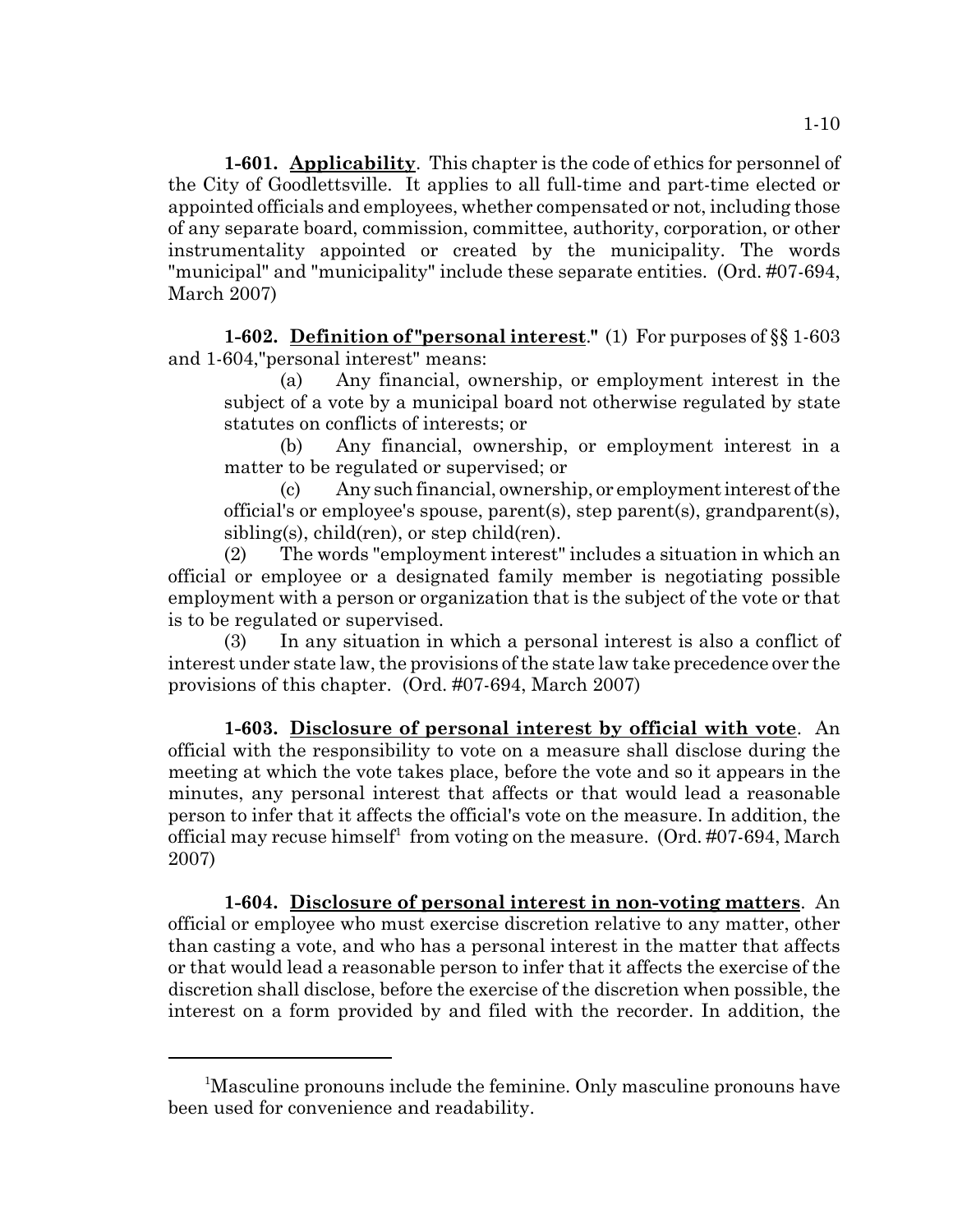official or employee may, to the extent allowed by law, charter, ordinance, or policy, recuse himself from the exercise of discretion in the matter. (Ord. #07-694, March 2007)

**1-605. Acceptance of gratuities, etc**. An official or employee may not accept, directly or indirectly, any money, gift, gratuity, or other consideration or favor of any kind from anyone other than the municipality:

For the performance of an act, or refraining from performance of an act, that he would be expected to perform, or refrain from performing, in the regular course of his duties; or

(2) That might reasonably be interpreted as an attempt to influence his action, or reward him for past action, in executing municipal business. (Ord. #07-694, March 2007)

**1-606. Use of information**. (1) An official or employee may not disclose any information obtained in his official capacity or position of employment that is made confidential under state or federal law except as authorized by law.

(2) An official or employee may not use or disclose information obtained in his official capacity or position of employment with the intent to result in financial gain for himself or any other person or entity. (Ord. #07-694, March 2007)

**1-607. Use of municipal time, facilities, etc**. (1) An official or employee may not use or authorize the use of municipal time, facilities, equipment, or supplies for private gain or advantage to himself.

(2) An official or employee may not use or authorize the use of municipal time, facilities, equipment, or supplies for private gain or advantage to any private person or entity, except as authorized by legitimate contract or lease that is determined by the governing body to be in the best interests of the municipality. (Ord. #07-694, March 2007)

**1-608. Use of position or authority**. (1) An official or employee may not make or attempt to make private purchases, for cash or otherwise, in the name of the municipality.

(2) An official or employee may not use or attempt to use his position to secure any privilege or exemption for him or others that are not authorized by the charter, general law, or ordinance or policy of the municipality. (Ord. #07-694, March 2007)

**1-609. Outside employment**. An official or employee may not accept or continue any outside employment if the work unreasonably inhibits the performance of any affirmative duty of the municipal position or conflicts with any provision of the municipality's charter or any ordinance or policy. (Ord. #07-694, March 2007)